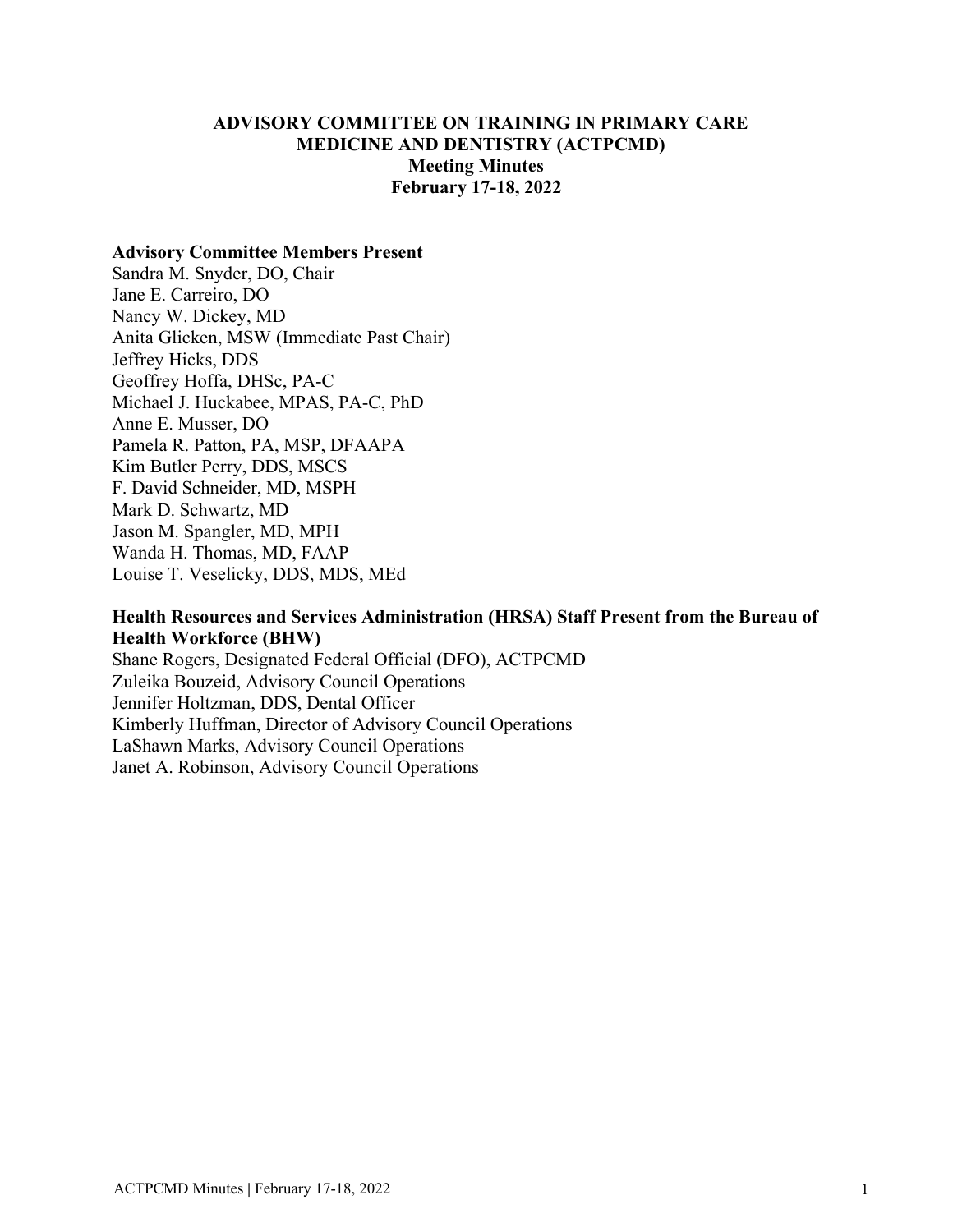### **Welcome Remarks**

*Shane Rogers, Designated Federal Official (DFO), ACTPCMD Zuleika Bouzeid, Advisory Council Operations*

Mr. Shane Rogers convened the virtual meeting of the Advisory Committee on Training in Primary Care Medicine and Dentistry (ACTPCMD, or the Committee) on February 17-18, 2022. He welcomed all participants and provided some background on the Committee, including its purpose and purview. He said that in 2022 the Committee is scheduled to complete two reports: the 19<sup>th</sup> and 20<sup>th</sup> Reports to the Secretary and Congress. Mr. Rogers then turned the meeting over to the Chair, Dr. Sandra M. Snyder.

# **Agenda Review**

*Sandra M. Snyder, DO, Chair, ACTPCMD*

Dr. Snyder welcomed everyone and reviewed the meeting's agenda. She then proceeded to conduct roll call, confirming a quorum.

# **BHW Updates**

*Luis Padilla, MD, Associate Administrator for Health Workforce, HRSA*

Dr. Luis Padilla provided an overview of the Bureau of Health Workforce (BHW), its funding, programs, and the road ahead. For FY22, government-wide priorities will continue to include a response to COVID-19 and health equity. For BHW, priorities will include behavioral health and community health.

The American Rescue Plan (ARP, or Act) has added \$1.55 billion in supplemental funding to HRSA. A total of approximately \$103 million of this allocation has been dedicated to develop programs to address workforce resiliency. Awards for these opportunities are intended to help impact an organization's culture as well as provide evidence-informed planning and training in health profession activities in order to reduce burnout, suicide, and promote resiliency among the workforce.

In addition, the Act has allowed for the allocation of \$100 million to HRSA's State Loan Repayment Program and \$330 million to the Teaching Health Center Graduate Medical Education (THCGME) program. Some of the funding for the teaching health centers will support the development of new accredited primary care residency programs across the nation. BHW has also developed programs to expand access to care, training initiatives, and other programs. Loan repayment programs served 22,760 qualified clinicians working in areas of the U.S. with limited access to care. Thirty-four percent of these clinicians practice in rural communities and 53 percent practice in HRSA-funded health centers.

The application period for the THCGME program is currently open. The deadline is March 31, 2022. Estimated funding is \$19.2 million for an estimated 30 awards. This should provide funding for approximately 120 residents (approx. \$160,000 per resident).

The ARP has also provided \$28.4 million for the Teaching Health Center Panning and Development (THCPD) program, which supports the start-up of new community-based residency programs. The THCPD program supports accredited medical and dental residency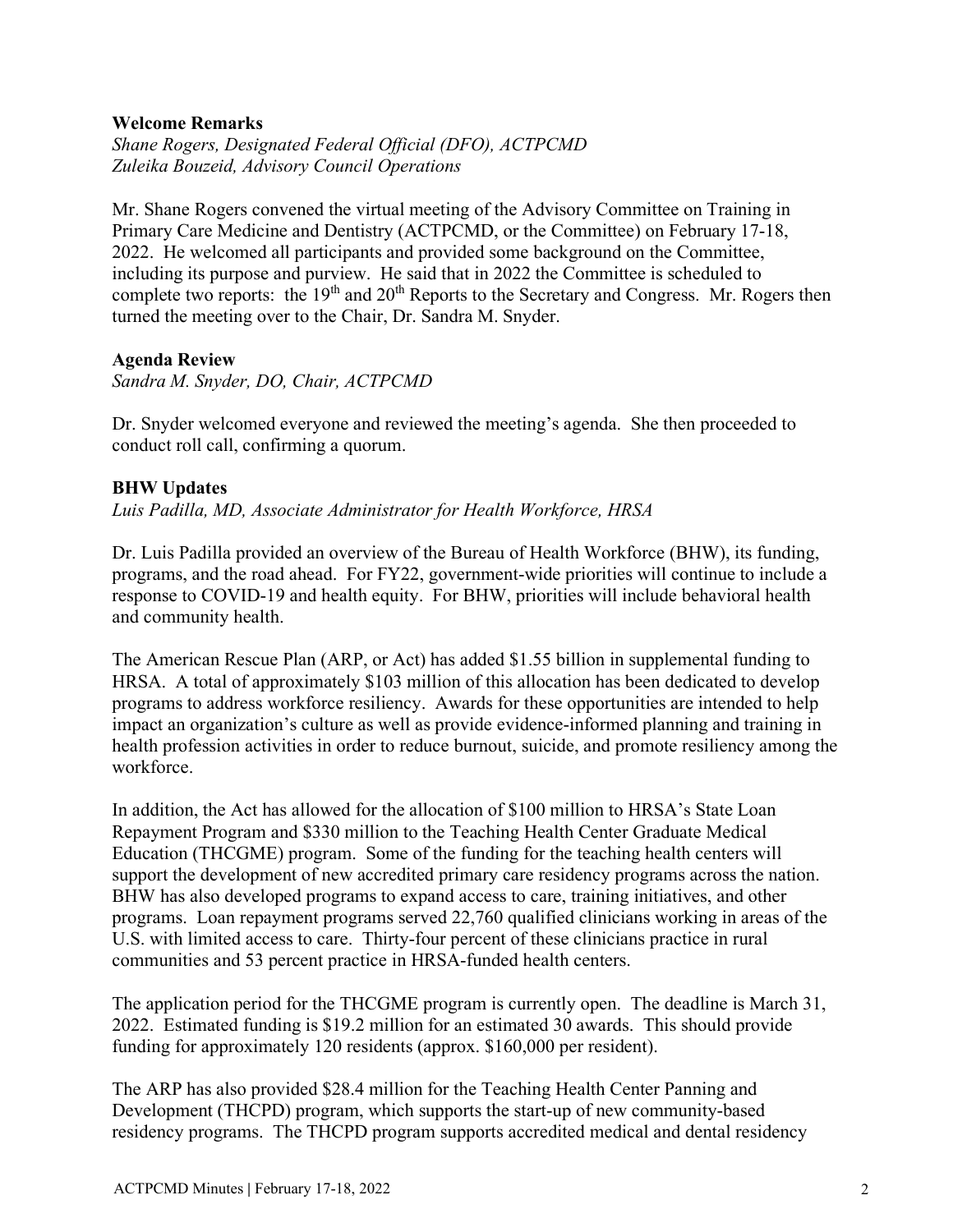training programs that train residents in community-based training sites and focuses on producing physicians and dentists who will practice in underserved communities. Up to \$500,000 is provided per grant. Thus far, 47 awards have been made in 26 states. The project period is December 2021 through November 2023.

Another open opportunity is funding for Area Health Education Centers (AHECs). Funding is available to develop and enhance education and training networks within communities, academic institutions, and community-based organizations. A total of \$43 million will be awarded for up to 55 award recipients. The deadline for applying is April 6, 2022.

Forthcoming funding opportunities for Spring 2022 include \$239 for Community Health Worker and Paraprofessional Training (80 awards expected) and \$42 million for public health scholarships to encourage careers in public health and develop a workforce that can prepare and respond to public health emergencies.

The ARP has helped to provide communities with more than 22,000 health professionals through the National Health Service Corps (NHSC), Nurse Corps, and the Substance Use Disorder Treatment and Recovery Loan Repayment programs. Through these programs, clinicians who are working in HRSA-funded health centers represent 53 percent of awardees while clinicians serving in rural communities represent 34 percent of awardees in FY 2021.

Scholarships for the NHSC and Nurse Corps have nearly quadrupled as a result of the ARP over the last two years. There are 1,200 new scholars entering the pipeline as a result of the last cycle closing in 2021.

Dr. Padilla also discussed the new health workforce projections dashboard, the health professions education and training initiative, and the road ahead for BHW.

#### *Discussion*

The discussion included the questions/comments below.

# *Is there a required linkage to expand beyond ambulatory care that the Federally Qualified Health Centers and community centers may be able to provide?*

In the THCGME model, the residency program has built into it the outpatient component, but it also includes inpatient rotations. Those do not go away because the individual is a THCGME recipient. The emphasis, however, is on outpatient training.

# *Is there a way to bring this knowledge to the National Dental Association's national conference, which includes students as participants?*

HRSA staff attends medical and dental association conferences. Please let the Division of External Affairs know if there is one that would be a good venue, even if it is virtual. HRSA has also created an outreach packet and a toolkit that is available online with all the materials that any stakeholder could use. HRSA can certainly walk a Committee member through those resources.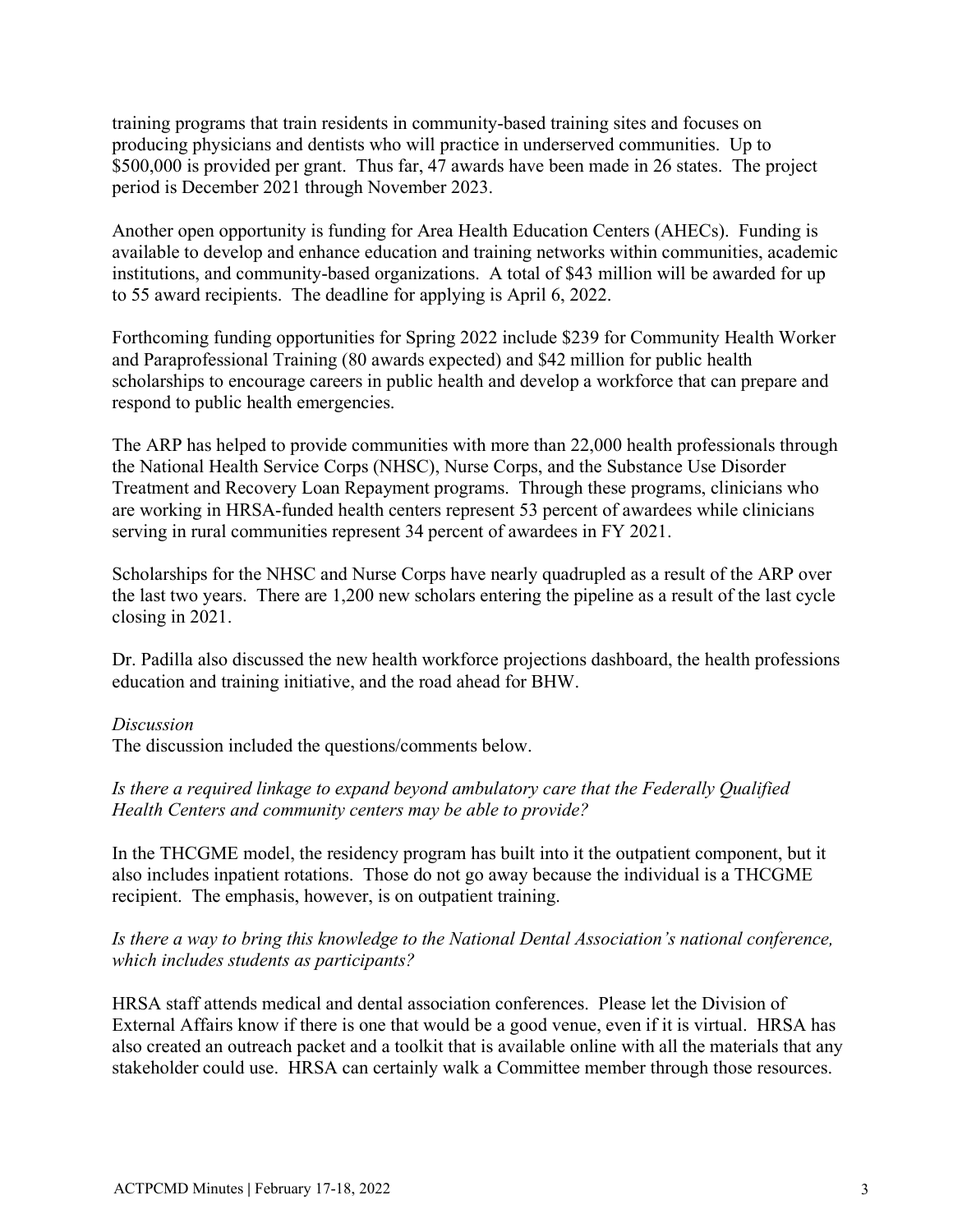### **Primary Care Training and Enhancement Programs – 2021/2022 Update**

*Cynthia Harne, MSW, LCSW-C, Chief, Medical Training and Geriatrics Branch,Division of Medicine and Dentistry, BHW*

Ms. Cynthia Harne presented on the Primary Care Training and Enhancement (PCTE) programs. Their goal is to "strengthen the primary care workforce by supporting enhanced training for future primary care clinicians, teachers, and researchers in rural and underserved areas. The focus is to produce primary care providers who will be well prepared to practice, teach, and lead transforming health care systems to improve access, quality of care, and cost effectiveness." Annual appropriation for the programs is approximately \$49 million, with 15 percent of it going to physician assistant (PA) programs. All of the programs have a 5-year project period.

There are several programs under the PCTE umbrella. Ms. Harne discussed three of those programs: 1) The PCTE-Residency in Primary Care Training Program, 2) The PCTE-Community Prevention and Maternal Health Program, and 3) The PCTE-Physician Assistant Rural Training Program.

The PCTE-Residency in Primary Care Training Program enhances accredited residency training programs in family medicine, general internal medicine, general pediatrics, or combined internal medicine and pediatrics (med-peds) in rural and/or underserved areas. It also encourages program graduates to choose primary care careers in these areas. A total of \$9.6 million annually is allocated for 21 awards. In the 2020-2021 academic year, the program had 428 trainees. About 16 percent of the trainees were underrepresented minorities, 20 percent of rural background, and 17 percent of disadvantaged background. In addition, 99.8 percent trained in a primary care setting and 48.1 percent in a rural area.

The PCTE-Community Prevention and Maternal Health Program trains primary care physicians in maternal health care clinical services or population health in order to improve maternal health outcomes. Its goal is to increase the number of primary care physicians trained in population health with a focus on maternal health outcomes and increase the number of primary care physicians trained to provide high quality obstetrical care in rural and/or underserved areas. A total of \$16 million annually is allocated for 31 awards. The program includes a primary care obstetrics track. Performance data for these awards will be submitted in July 2022.

The PCTE-Physician Assistant Rural Training Program is a new program that develops and implements longitudinal clinical rotations in primary care in rural areas. The program also supports the training and development of preceptors in rural areas. Its goal is to increase the number of primary care PAs who choose to practice in rural areas after graduation. A total of \$2.1 million annually is allocated for seven awards. The program provides PA students with longitudinal clinical training experiences for a minimum of eight weeks in primary care in rural areas. It develops and strengthens partnerships to implement interprofessional rural clinical training experiences for primary care PA students. It also educates and trains primary care PAs to identify and address health inequities, health disparities, and social determinants of health in the communities they serve.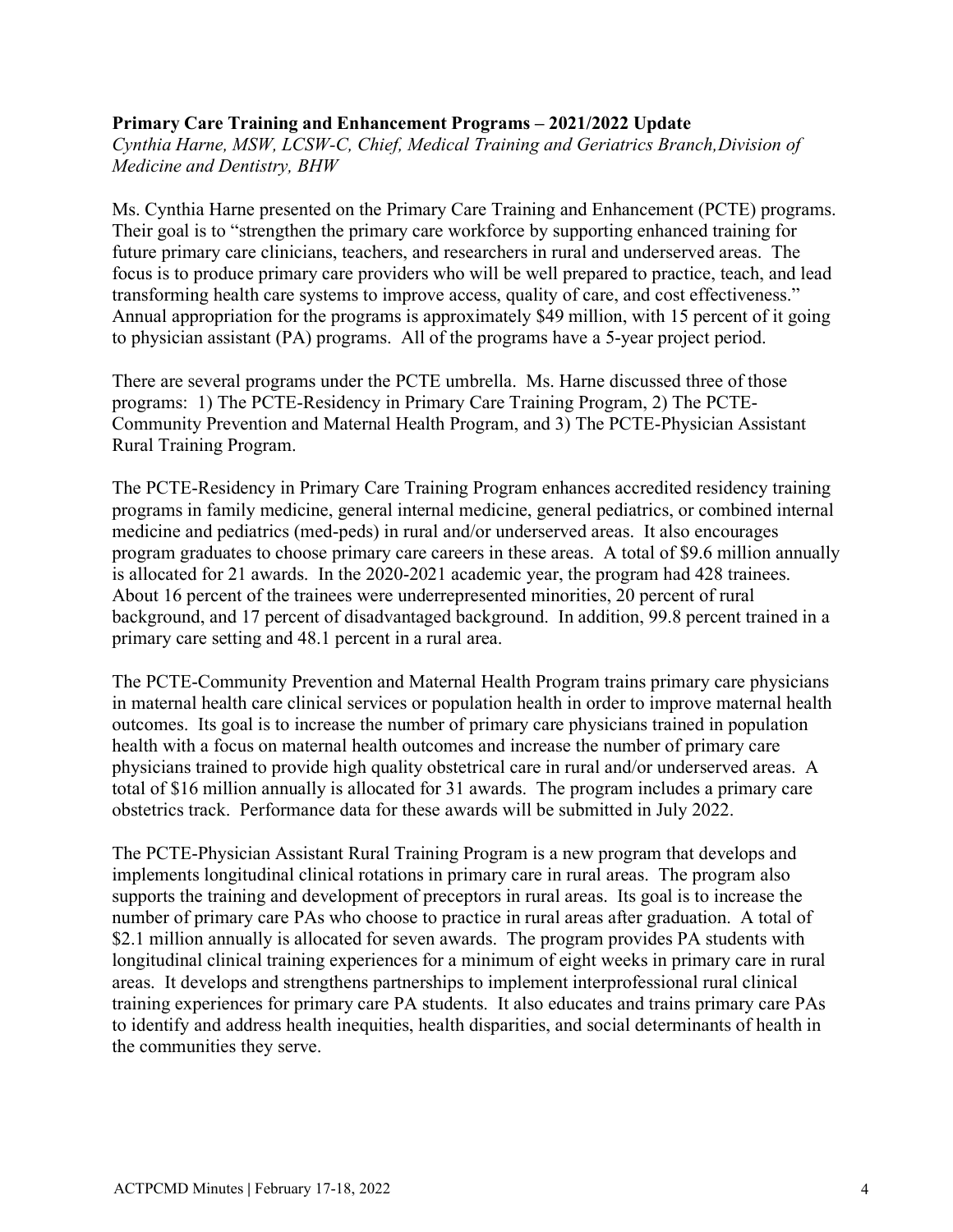*Discussion* The discussion included the questions/comments below.

*It seems there were about 21 awards for at about \$450,000 per award. Is that correct?*

Yes, there were 21 awards and there was a celling of \$500,000 per year. Residency programs vary, so some institutions came in at the top of the ceiling while others came in lower. This amount is per award and not per resident.

*It seems that 70 percent of individuals go into primary care once the program is completed. So 30 percent do not go into primary care, which seems like a high number. Is there any follow-up information explaining why?*

There is no specific follow-up information, but some of those individuals are residents going into fellowships, teaching, or research.

*For the PCTE-Community Prevention and Maternal Health Program awards, do we know what specialties received those awards? Were they mostly family medicine or OB programs?*

There are no purely obstetric programs receiving those grants. Those awards involved enhanced residency programs where family medicine residents spend a bit more time than the regular 3-year residency and work on OB competencies.

# *For the 8-week rotation, does it need to be continuous and at a single site?*

It does not have to be continuous or at a single site. There are different curricula and different programs, so there is flexibility.

*How does HRSA verify that clinicians are in training sites located in rural and underserved areas?*

Applicants for the community and maternal health program have to provide a chart for their training sites when they apply for the grant. They also have to determine if the site is considered rural using the [Rural Health Grants Eligibility Analyzer.](https://data.hrsa.gov/tools/rural-health) Once this information is submitted, it is verified through the completeness and eligibility process at HRSA prior to going to review. There is also regular, ongoing monitoring once grants are awarded. In addition, the grantee's annual progress report must contain information on exactly where each resident or fellow practices.

# *Grants should have a longitudinal reporting requirement for the graduates so that one can monitor where graduates are practicing after funding ends.*

One of the items being included in all new program Notice of Funding Opportunities (NOFOs) is to ensure that a grant recipient has all their trainees, students, residents, or fellows apply for a National Provider Identifier (NPI) number. NPI numbers will therefore be available once the grant closes.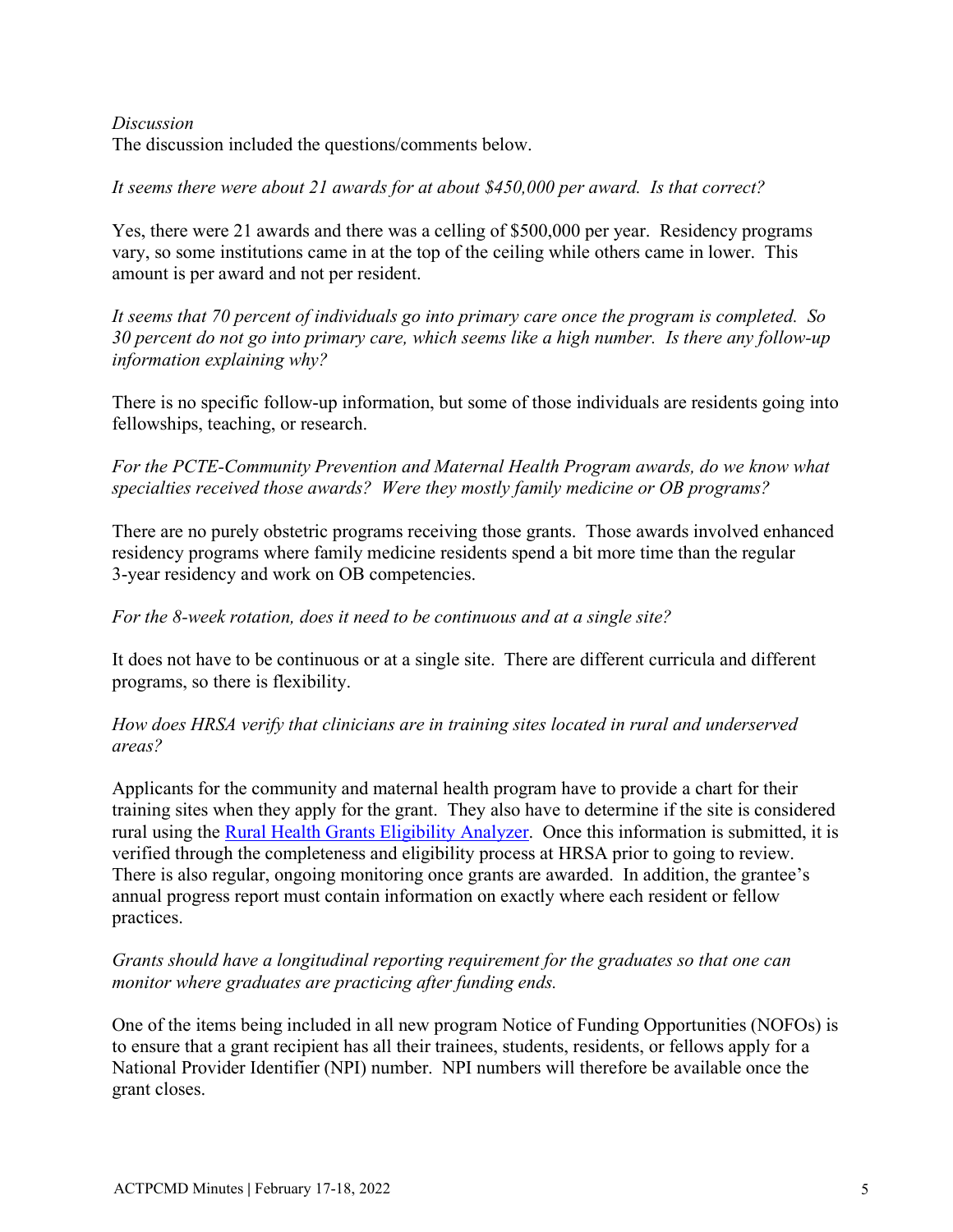#### **General, Pediatric and Public Health Dentistry Programs – 2021/2022 Update** *Erika Terl, Chief, Oral Health Branch Division of Medicine and Dentistry, BHW*

Ms. Erika Terl briefed the group on the Bureau's oral health training portfolio as well as upcoming NOFOs. The portfolio consists of five programs: 1) The Postdoctoral Training in General, Pediatric, and Public Health Dentistry, 2) The Dental Faculty Loan Repayment Program (DFLRP), 3) The Primary Care Dental Faculty Development Program, 4) The Predoctoral Training in General, Pediatric and Public Health Dentistry and Dental Hygiene, and 5) The Dental Clinician Educator Development Program.

The Postdoctoral Training in General, Pediatric, and Public Health Dentistry improves access to, and the delivery of, oral health care services for all individuals, particularly low income, underserved, uninsured, underrepresented minority, health disparity, and rural populations. Its goal is to support the development or enhancement of existing residency training programs to incorporate and test new and innovative models of care delivery for rural, underserved, and vulnerable populations. A total of \$14 million annually is allocated for 27 awards.

The Dental Faculty Loan Repayment Program increases the number of dental and dental hygiene faculty in the workforce by assisting dental and dental hygiene training programs to attract and retain faculty through loan repayment. A total of \$4 million annually is allocated for 20 awards.

The Primary Care Dental Faculty Development Program creates national centers able to support the career development of junior primary care dental faculty. Its goal is to support the development of those faculty to become future clinical educators and leaders in primary care dentistry, integrate oral health and primary care in training and practice, and teach how to provide oral health care across the life span as part of age-friendly health systems. A total of \$700,000 annually is allocated for one award.

A NOFO for the Predoctoral Training in General, Pediatric and Public Health Dentistry and Dental Hygiene program was released on November 2021. The application deadline is February 7, 2022. The program's estimated annual award amount will be up to \$300,000 per year (July 1, 2022 - June 30, 2027). The program's goal is to increase the number of primary care dentists, dental hygienists, and other oral health care providers who care for rural, underserved, or vulnerable populations.

A NOFO for the Dental Clinician Educator Development Program was released on November 2021. The application deadline is February 14, 2022. The estimated annual award amount is up to \$187,500 per award, subject to the availability of appropriated funds. The program supports a single junior primary care faculty member in their career development as a future clinician educator and leader in primary care dentistry.

During the 2020-2021 academic year, these programs graduated 3,121 individuals, of which 26.8 percent were trainees from disadvantaged backgrounds.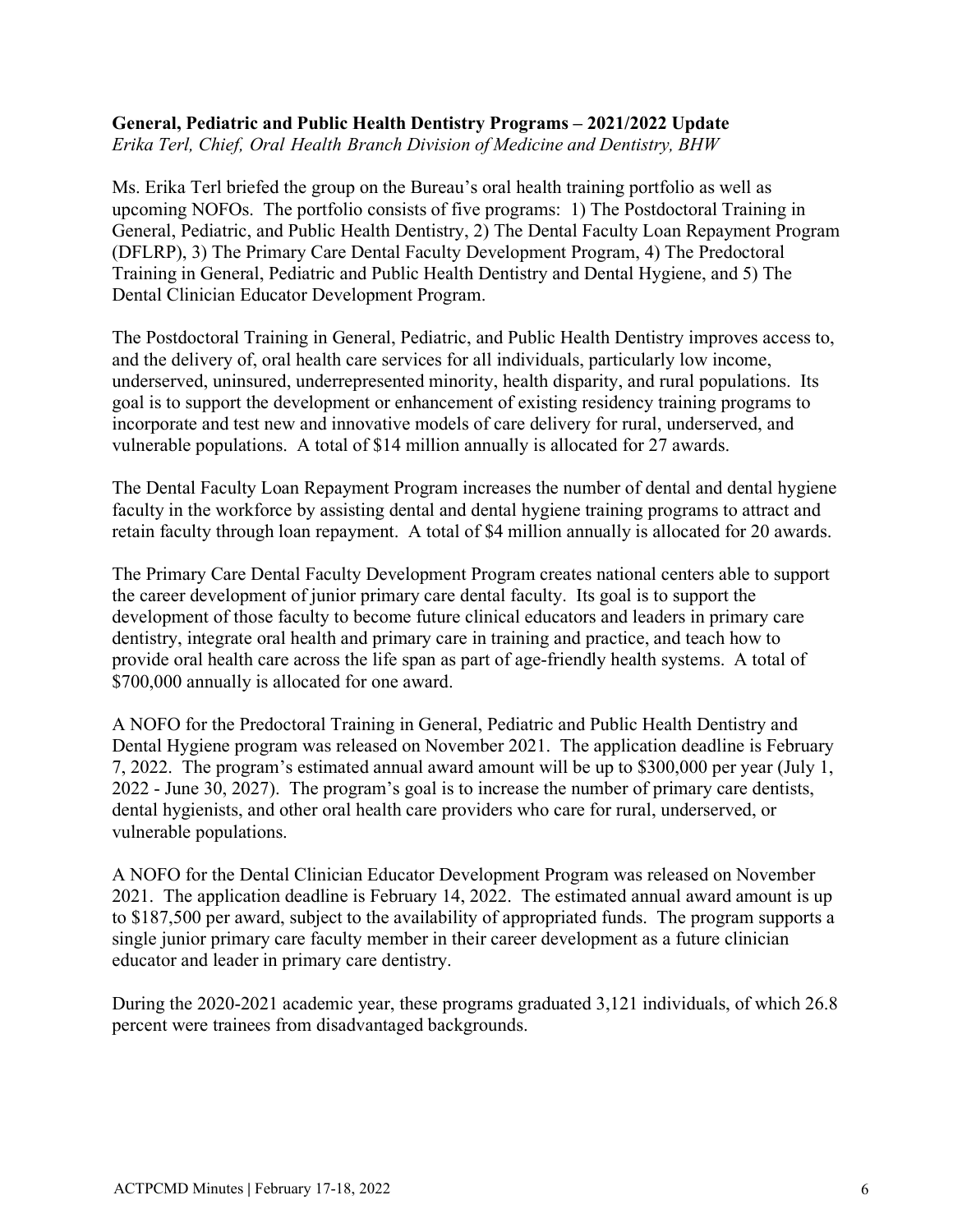## *Discussion*

The discussion included the questions/comments below.

# *There are ten HRSA regions and eight awards. Will there be no more than one award per region?*

The applications just came in. HRSA would like as often as possible to distribute awards across the regions. The programs works very closely with individuals in external affairs at regional offices to market our program.

# **Performance Metrics Overview**

*Stephanie B. Ziomek, Chief, Performance Metrics and Evaluations Branch, National Center for Health Workforce Analysis, BHW*

Ms. Stephanie Ziomek discussed some of the programs and efforts by the Performance Metrics and Evaluation Branch (the Branch), which is part of HRSA's National Center for Health Workforce Analysis. The Branch leads program performance measurement, analysis, and reporting for BHW. It also coordinates and guides BHW's efforts to use performance information to improve program planning and implementation.

BHW uses performance data to:

- Respond to questions from Congress and the White House
- Track and report on the Bureau's performance
- Support evaluation and data-sharing activities as required by the Evidence Act
- Evaluate the programs funded

Performance data is distributed through data [dashboards](https://data.hrsa.gov/data/dashboards) for the general public, reports published online, and presentations to stakeholders. The Health Professions Training Programs Dashboard offers information on: 1) Participants trained, 2) Faculty trained, 3) Training Sites, 4) Training programs offered, and 5) Courses developed or enhanced. The Branch has also launched a new dashboard, the BHW Grantee Scorecard. The Scorecard is designed to improve program management and performance.

Project Officers and Branch Chiefs can access performance management data. Grantees can also log into the system and see results within their grant. Program management data are also available to HRSA staff and are tailored to each project officer's portfolio. These data are not publicly available but contain information on the number of graduates by program as well as other data. Only 15 percent of all graduates provided an NPI. Having the NPI for more graduates would allow for tracking a greater sample of providers.

Reports available online also provide important information. For example, a 5-year Outcome Report for the Primary Care Training and Enhancement Programs (PCTE) (AY 2015-2019) showed that approximately 7 percent of U.S. trainees in family medicine received training through the PCTE during that time period. During the same period, the PCTEs trained 4.7 percent of PAs and nearly 4 percent of the residents in geriatrics medicine. Similar reports can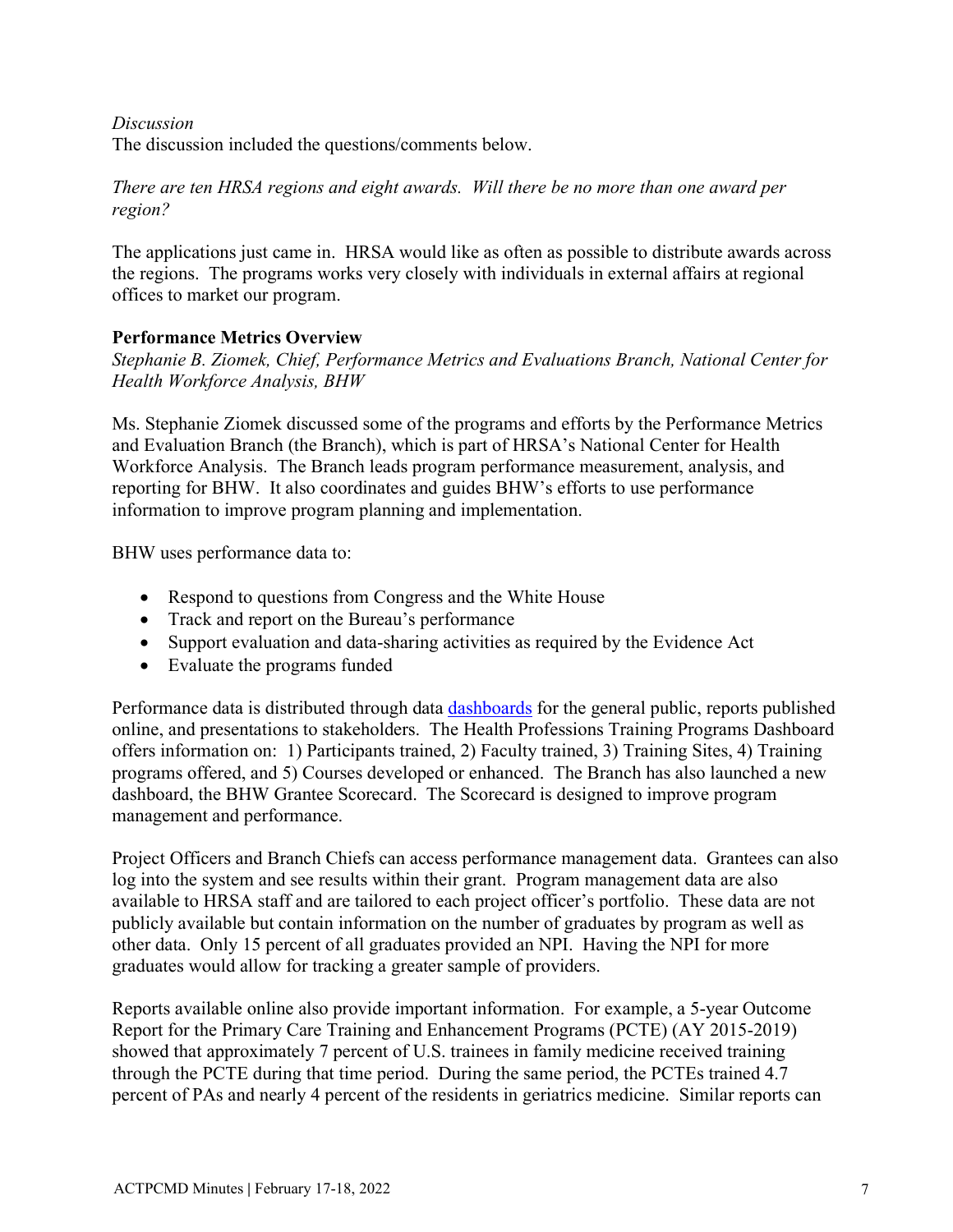identify graduates by gender, profession, and intention to practice in medically underserved communities or primary care settings.

# *Discussion*

The discussion included the questions/comments below.

*Would using an NPI number and a zip code plus four give the amount of granularity needed to report on the practice characteristics of a medical or dental provider in the community?*

Ms. Ziomek said she believed that would be enough information to inform where the provider is practicing, but one may need to take an extra step to determine if it is a rural or underserved area.

# *Could the provider's DEA number be used in conjunction with the NPI to obtain additional information on where the clinician is practicing?*

A few years ago, BHW decided to go with the NPI as opposed to the DEA number. Part of the reason is that there are various programs reaching numerous professions and the NPI is very broad. It is also free and takes very little time to receive. The DEA number is not available to all the disciplines the Bureau serves. There is also a cost associated with obtaining DEA numbers as well as linking them to a particular data set.

# *After an individual leaves a program, do they self-report on where they are practicing?*

When an individual is graduating, a HRSA survey asks the clinician where they are intending to practice, such as a rural area, underserved community, or primary care setting. One year after the individual completes the program, another survey asks them where they are currently practicing. The information is available on the HRSA dashboards.

### *What is the degree of agreement between intent and actual location of practice?*

HRSA has done limited research on the connection between what the graduate intended to do versus what they are actually doing. Some of the new outcome reports that will be published in the upcoming months will have results on the matter.

### **Joint Committee Telehealth Letter of Support**

*Shane Rogers, DFO, ACTPCMD Sandra M. Snyder, DO, Chair, ACTPCMD*

The ACTPCMD reviewed a joint letter intended for all five BHW committees ACTPCMD, Advisory Committee on Interdisciplinary, Community-Based Linkages, Council on Graduate Medical Education, National Advisory Council on Nurse Education and Practice, and National Advisory Council on the National Health Service Corps written for the Secretary, HHS, and Congress.

Through the letter, the Committees request that the Secretary and Congress urge the Centers for Medicare & Medicaid Services (CMS) to pay for telehealth services at the same rate as allowed for in-person visits during the public health emergency: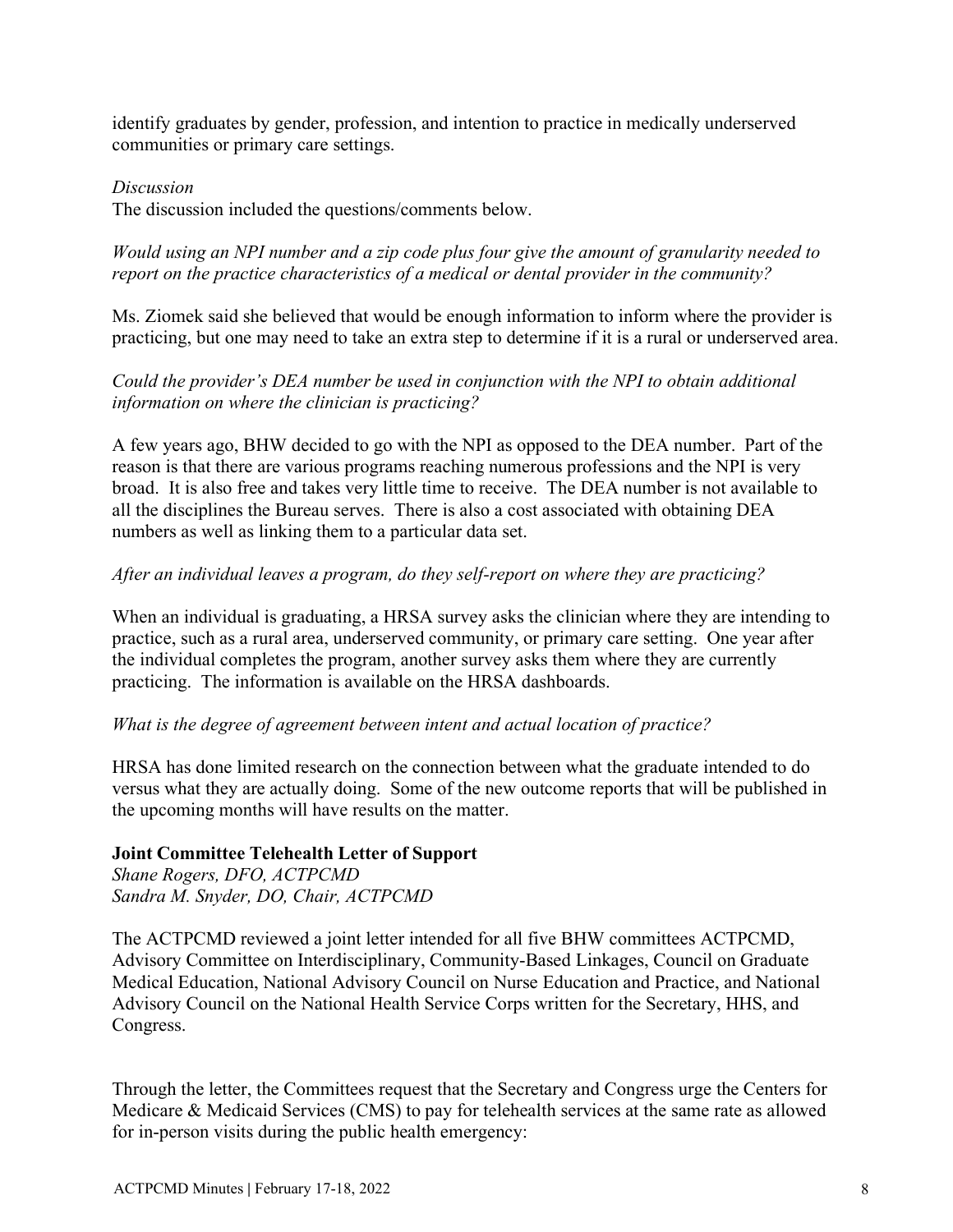- a) To promote reimbursement parity for expanded patient care through telehealth, using either video or voice-only communications for healthcare visits including medical, dental, mental health and behavioral health, and
- b) To support reimbursement parity for telehealth clinicians across disciplines and geography, especially in rural areas.

The letter was approved by the ACTPCMD unanimously, pending minor, nonsubstantial modifications. Thus far the letter has been approved by two Committees. The letter is expected to be approved by all five Committees by the end of March.

# **Discussion on 19th Report**

*Sandra M. Snyder, DO, Chair, ACTPCMD*

The Committee discussed the proposed recommendations and rationales for the 19<sup>th</sup> report. After some deliberation and modifications, the Committee agreed on the following five recommendations:

- 1. The ACTPCMD recommends that HRSA include specific language in its Notices of Funding Opportunities (NOFOs) for Title VII Sections 747 and 748 primary care training programs that prioritize funding for the training of medical and dental trainees on the treatment and care of patients with Intellectual and Developmental Disabilities (IDD) and other Special Health Care Needs.
- 2. The ACTPCMD recommends that HRSA include specific language in its NOFOs for Title VII, Sections 747 and 748 primary care training programs, that prioritizes the development and implementation of curriculum that includes health equity and cultural humility to improve the care provided to all individuals irrespective of race, ethnicity, disability, socioeconomic status, religion, gender identity, and sexual orientation, while respecting and recognizing the differences and value that each person brings.
- 3. To improve diversity within the future primary care workforce, ACTPCMD recommends that Title VII Sections 747 and 748 primary care training programs overtly and explicitly encourage the funding of applicants who successfully recruit learners and faculty from underrepresented backgrounds that better reflect the community of need, and place greater emphasis on specific funding factors currently available within Title VII Sections 747 and 748 authorizations.
- 4. The ACTPCMD recommends that HRSA expand its workforce analysis to include all trainees of federally funded programs by implementing a longitudinal trainee tracking mechanism that uses all available data resources to assess the numbers and percentages of trainees who have completed a program and are practicing primary care, and of those, how many serve underserved communities and vulnerable populations.
- 5. The ACTPCMD recommends that Congress award funding of Title VII, Sections 747 and 748 primary care training programs at \$200 million to ensure the future primary care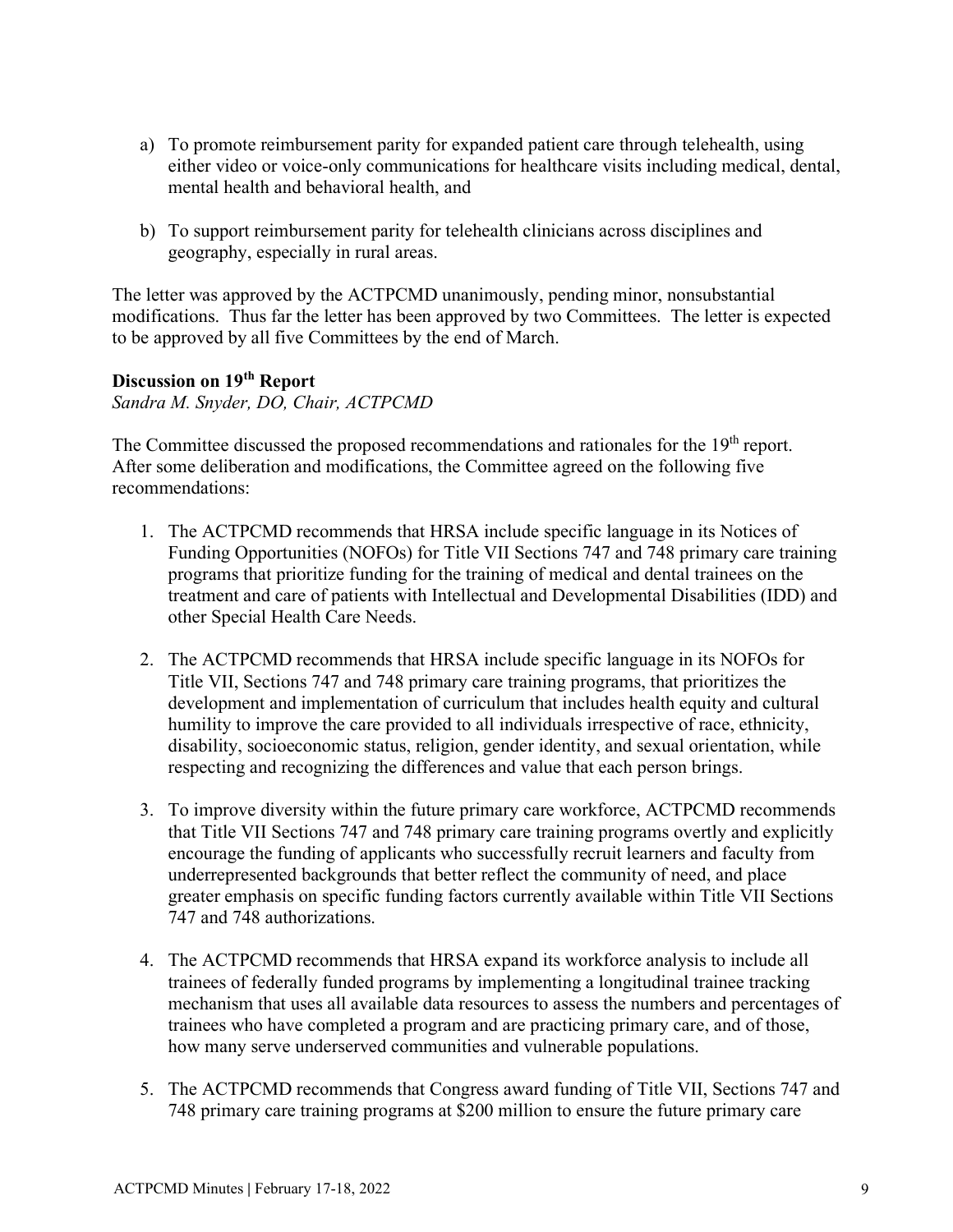workforce receives the training and resources necessary to adequately care for the nation's most underserved and vulnerable populations.

The recommendations were approved unanimously. A working group will proceed to develop the first draft of the report for Committee review.

# **Discussion on 20th Report**

*Jeff Hicks, DMD, Member, ACTPCMD*

The Committee discussed the proposed recommendations and rationales for the 20<sup>th</sup> report, which will focus on Dental Therapy. After some deliberation and modifications, the Committee agreed on the following five recommendations:

- 1. The ACTPCMD recommends that Congress update the authorizing legislation for the Public Health Service Act Section 748(a)(1) to explicitly include Dental Therapy programs and trainees.
- 2. The ACTPCMD recommends that Congress increase the funded appropriation for Title VII, Section 748 by \$6 million annually to be utilized for Dental Therapy training programs.
- 3. The ACTPCMD recommends that faculty of Dental Therapy training programs be eligible for the Dental Faculty Loan Repayment Program (DFLRP) authorized under Title VII, Section 748, of the Public Health Service Act and that the DFLRP receive a funding increase of \$1M to be set aside for faculty of Dental Therapy programs.
- 4. The ACTPCMD recommends that the Secretary, HHS, include Dental Therapy as an eligible profession for scholarship and loan repayment through the National Health Service Corps (NHSC).
- 5. The ACTPCMD recommends HRSA implement a longitudinal training tracking mechanism for Dental Therapy trainees, including assessing trainee and faculty diversity, retention in the profession, graduate practice location, populations served, and educational debt load.

The recommendations were approved unanimously. A working group will proceed to develop the first draft of the report for Committee review.

# **Using Outcomes for Focusing and Growing Training Funding**

*Robert L. Phillips, Jr., MD, MSPH, Founding Executive Director, Center for Professionalism and Value in Health Care, American Board of Family Medicine Foundation*

Dr. Robert Phillips presented on outcome-based funding for Title VII programs. In 2009, the Council on Graduate Medical Education (COGME) recommended \$560 million (or \$660.8 in adjusted 2021 dollars) in funding for Title VII programs. Funding in 2021 was \$532.16 million, which is close to the recommended figure by COGME, although this is mostly due to the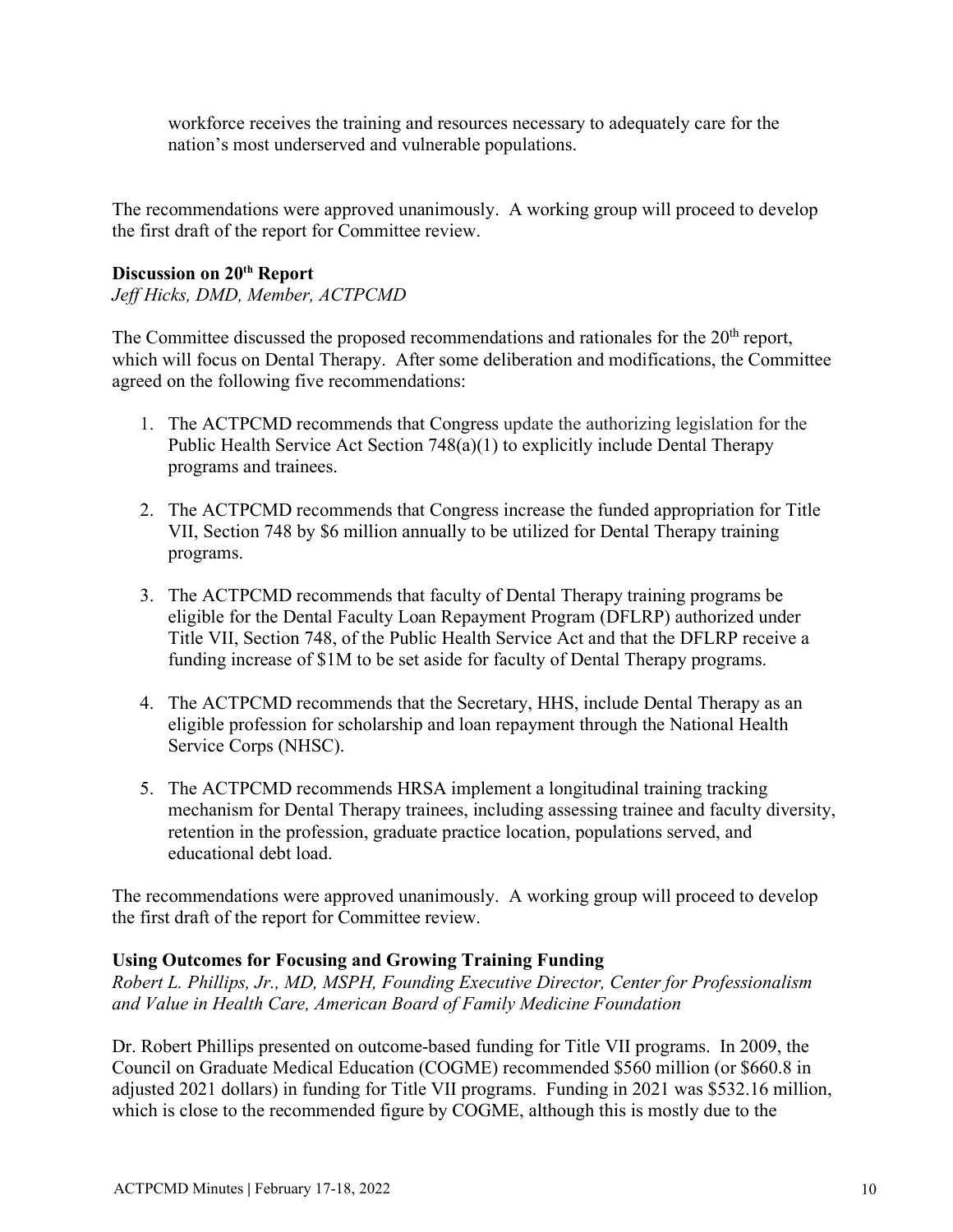expansion of the Teaching Health Centers Graduate Medical Education program. Dr. Phillips proposed that funding should be in the order of \$750 million to \$1 billion annually.

Outcomes for training programs should be evaluated through a low-burden, reliable manner where programs are not necessarily providing all the data, but obtaining it in different ways that are transparent and easy through collaborations with health professional organizations, certifying boards, and state licensure boards. Funding could also be subject to a geographic assessment of clinician need versus supply.

A recent article by Dr. Phillips and colleagues titled *[Increasing Transparency for Medical School](https://jamanetwork.com/journals/jama-health-forum/fullarticle/2786440)  [Primary Care Rankings—Moving From a Beauty Contest to a Talent Show](https://jamanetwork.com/journals/jama-health-forum/fullarticle/2786440)* demonstrates how they persuaded the *U.S. News & World Report* educational ranking to modify their raking system for Best Medical Schools for Primary Care rankings in 2021 so that "30 percent of the score is now based on graduates practicing primary care after their residency training rather than those entering primary care training" *(JAMA Health Forum.* 2021;2(11):e213419. doi:10.1001/jamahealthforum.2021.3419). This has allowed the raking to be more data-driven.

Similarly, HRSA funding could be more strategic by evaluating the programs in the institutions to be funded by their rank in producing primary care physicians. This would make funding more data-driven with respect to that measure. Programs could also be evaluated as to where their graduates are practicing (e.g., rural and underserved communities).

In addition, the evaluation could include an assessment of the number of program graduates practicing in health professional shortage areas. Using those metrics could help to prioritize funding. Another way to rank programs is to use the [Residency Footprinting](https://healthlandscape.org/portfolio/residency-footprinting/) software by *Health*Landscape, which shows the "historical relationship between a family medicine residency program and its community, county, state, and region." This shows which programs are providing clinicians for specific counties, including rural counties. The use of metrics such as the ones discussed above could better determine the need for resources for specific programs.

### *Discussion*

The discussion included the questions/comments below.

# *How could one require residency programs to report NPI data of their graduates?*

It may not be needed because the American Medical Association (AMA) master file is really good at tracking students' training histories. One may just need to tap data sources and not put the burden on programs.

# *The data on their own are powerful and can inform decision making, but there are multiple stakeholders. Who should be held accountable for outcomes? Trainees, the programs, funders?*

On the GME side, it would be the institutions and programs as there is good evidence about the types of models that produce different workforce outcomes. On the Title VII side, one should think about it as a strategic investment in picking and sustaining those who are producing the workforce needed. Incentivizing would be better than penalizing.

*What specific outcomes should one examine and how does one get those measurements?*